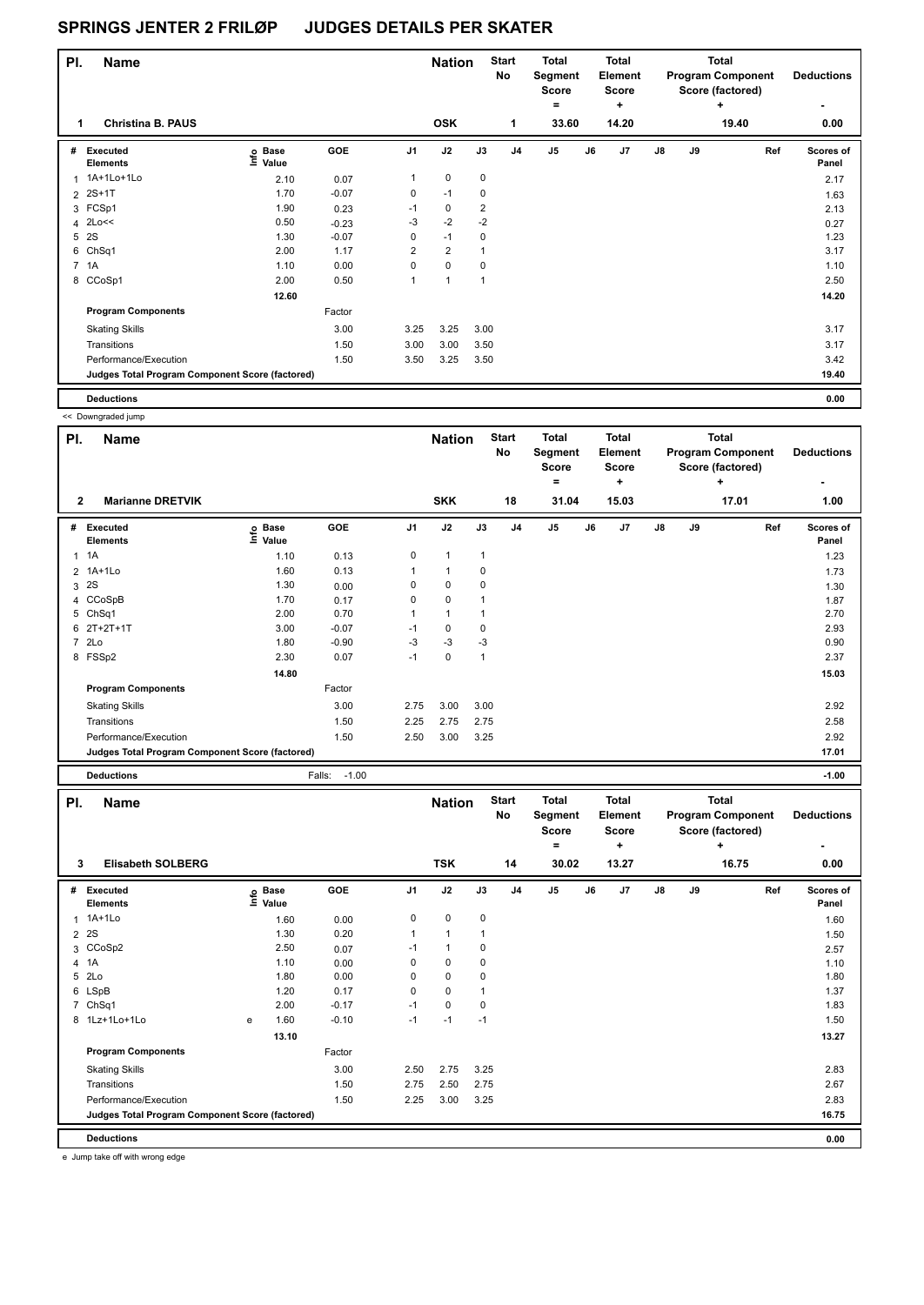| PI.            | <b>Name</b>                                     |                   |         |                | <b>Nation</b> |             | <b>Start</b><br>No | <b>Total</b><br>Segment<br><b>Score</b><br>$\equiv$ |    | <b>Total</b><br>Element<br><b>Score</b><br>٠ |               |    | <b>Total</b><br><b>Program Component</b><br>Score (factored)<br>÷ | <b>Deductions</b><br>٠    |
|----------------|-------------------------------------------------|-------------------|---------|----------------|---------------|-------------|--------------------|-----------------------------------------------------|----|----------------------------------------------|---------------|----|-------------------------------------------------------------------|---------------------------|
| 4              | <b>Maiken Vikan MAHLUM</b>                      |                   |         |                | <b>TSK</b>    |             | 11                 | 28.65                                               |    | 14.26                                        |               |    | 14.39                                                             | 0.00                      |
| #              | Executed<br><b>Elements</b>                     | e Base<br>E Value | GOE     | J <sub>1</sub> | J2            | J3          | J4                 | J5                                                  | J6 | J7                                           | $\mathsf{J}8$ | J9 |                                                                   | Ref<br>Scores of<br>Panel |
|                | $1A+2T$                                         | 2.40              | $-0.20$ | $-1$           | $-1$          | $-1$        |                    |                                                     |    |                                              |               |    |                                                                   | 2.20                      |
| $\overline{2}$ | <b>2S</b>                                       | 1.30              | $-0.07$ | $-1$           | 0             | 0           |                    |                                                     |    |                                              |               |    |                                                                   | 1.23                      |
| 3              | 2F                                              | 1.80              | 0.00    | 0              | $\mathbf 0$   | 0           |                    |                                                     |    |                                              |               |    |                                                                   | 1.80                      |
|                | 4 CCoSp1                                        | 2.00              | 0.50    |                | $\mathbf{1}$  |             |                    |                                                     |    |                                              |               |    |                                                                   | 2.50                      |
| 5              | 2T                                              | 1.30              | $-0.20$ | -1             | $-1$          | $-1$        |                    |                                                     |    |                                              |               |    |                                                                   | 1.10                      |
|                | 6 ChSq1                                         | 2.00              | $-0.17$ | $-1$           | $\mathbf 0$   | 0           |                    |                                                     |    |                                              |               |    |                                                                   | 1.83                      |
|                | 7 1F+1Lo+2S                                     | 2.30              | $-0.20$ | -1             | $-1$          | $-1$        |                    |                                                     |    |                                              |               |    |                                                                   | 2.10                      |
|                | 8 LSp1                                          | 1.50              | 0.00    | 0              | $\mathbf 0$   | $\mathbf 0$ |                    |                                                     |    |                                              |               |    |                                                                   | 1.50                      |
|                |                                                 | 14.60             |         |                |               |             |                    |                                                     |    |                                              |               |    |                                                                   | 14.26                     |
|                | <b>Program Components</b>                       |                   | Factor  |                |               |             |                    |                                                     |    |                                              |               |    |                                                                   |                           |
|                | <b>Skating Skills</b>                           |                   | 3.00    | 2.50           | 2.50          | 2.50        |                    |                                                     |    |                                              |               |    |                                                                   | 2.50                      |
|                | Transitions                                     |                   | 1.50    | 2.25           | 2.25          | 2.75        |                    |                                                     |    |                                              |               |    |                                                                   | 2.42                      |
|                | Performance/Execution                           |                   | 1.50    | 1.75           | 2.25          | 2.50        |                    |                                                     |    |                                              |               |    |                                                                   | 2.17                      |
|                | Judges Total Program Component Score (factored) |                   |         |                |               |             |                    |                                                     |    |                                              |               |    |                                                                   | 14.39                     |

| 0.00 |
|------|
|      |

| PI. | <b>Name</b>                                     |                            |                   |          | <b>Nation</b> |      | <b>Start</b><br>No | <b>Total</b><br>Segment<br><b>Score</b><br>۰ |    | <b>Total</b><br>Element<br><b>Score</b><br>÷ |               |    | <b>Total</b><br><b>Program Component</b><br>Score (factored)<br>÷ | <b>Deductions</b>         |
|-----|-------------------------------------------------|----------------------------|-------------------|----------|---------------|------|--------------------|----------------------------------------------|----|----------------------------------------------|---------------|----|-------------------------------------------------------------------|---------------------------|
| 5   | Sara ØSTENHEDEN                                 |                            |                   |          | <b>OSK</b>    |      | $\mathbf{2}$       | 28.40                                        |    | 13.52                                        |               |    | 15.88                                                             | 1.00                      |
| #   | Executed<br><b>Elements</b>                     | e Base<br>E Value<br>Value | GOE               | J1       | J2            | J3   | J <sub>4</sub>     | J <sub>5</sub>                               | J6 | J7                                           | $\mathsf{J}8$ | J9 | Ref                                                               | <b>Scores of</b><br>Panel |
| 1   | $2S+2T<$                                        | 2.20                       | $-0.60$           | $-3$     | $-3$          | $-3$ |                    |                                              |    |                                              |               |    |                                                                   | 1.60                      |
|     | 2 2T                                            | 1.30                       | 0.00              | 0        | 0             | 0    |                    |                                              |    |                                              |               |    |                                                                   | 1.30                      |
|     | 3 LSp1                                          | 1.50                       | 0.50              |          | 1             |      |                    |                                              |    |                                              |               |    |                                                                   | 2.00                      |
|     | 4 2Lo                                           | 1.80                       | $-0.80$           | $-3$     | $-2$          | $-3$ |                    |                                              |    |                                              |               |    |                                                                   | 1.00                      |
|     | 5 ChSq1                                         | 2.00                       | 0.23              | 0        | $\mathbf{1}$  | 0    |                    |                                              |    |                                              |               |    |                                                                   | 2.23                      |
|     | 6 CCoSp2                                        | 2.50                       | 0.23              |          | 1             | $-1$ |                    |                                              |    |                                              |               |    |                                                                   | 2.73                      |
|     | 7 2S                                            | 1.30                       | 0.00              | $\Omega$ | $\Omega$      | 0    |                    |                                              |    |                                              |               |    |                                                                   | 1.30                      |
|     | 8 1Lz+1Lo+1A+SEQ                                | 1.36                       | 0.00              | $\Omega$ | 0             | 0    |                    |                                              |    |                                              |               |    |                                                                   | 1.36                      |
|     |                                                 | 13.96                      |                   |          |               |      |                    |                                              |    |                                              |               |    |                                                                   | 13.52                     |
|     | <b>Program Components</b>                       |                            | Factor            |          |               |      |                    |                                              |    |                                              |               |    |                                                                   |                           |
|     | <b>Skating Skills</b>                           |                            | 3.00              | 2.50     | 2.75          | 2.50 |                    |                                              |    |                                              |               |    |                                                                   | 2.58                      |
|     | Transitions                                     |                            | 1.50              | 2.25     | 3.00          | 2.75 |                    |                                              |    |                                              |               |    |                                                                   | 2.67                      |
|     | Performance/Execution                           |                            | 1.50              | 2.50     | 2.75          | 3.00 |                    |                                              |    |                                              |               |    |                                                                   | 2.75                      |
|     | Judges Total Program Component Score (factored) |                            |                   |          |               |      |                    |                                              |    |                                              |               |    |                                                                   | 15.88                     |
|     | <b>Deductions</b>                               |                            | $-1.00$<br>Falls: |          |               |      |                    |                                              |    |                                              |               |    |                                                                   | $-1.00$                   |

< Under-rotated jump

| PI. | <b>Name</b>                                     |                            |                   |                | <b>Nation</b> |             | <b>Start</b><br>No | <b>Total</b><br>Segment<br><b>Score</b><br>$=$ |    | <b>Total</b><br>Element<br><b>Score</b><br>÷ |    |    | Total<br><b>Program Component</b><br>Score (factored)<br>٠ | <b>Deductions</b>  |
|-----|-------------------------------------------------|----------------------------|-------------------|----------------|---------------|-------------|--------------------|------------------------------------------------|----|----------------------------------------------|----|----|------------------------------------------------------------|--------------------|
| 6   | <b>Emily NATHAN</b>                             |                            |                   |                | <b>OSK</b>    |             | 12                 | 26.54                                          |    | 12.28                                        |    |    | 15.26                                                      | ٠<br>1.00          |
| #   | Executed<br><b>Elements</b>                     | e Base<br>E Value<br>Value | GOE               | J <sub>1</sub> | J2            | J3          | J <sub>4</sub>     | J <sub>5</sub>                                 | J6 | J <sub>7</sub>                               | J8 | J9 | Ref                                                        | Scores of<br>Panel |
|     | 1 1A+1Lo+1Lo                                    | 2.10                       | 0.07              | 0              | 1             | $\mathbf 0$ |                    |                                                |    |                                              |    |    |                                                            | 2.17               |
|     | 2 2S+1T                                         | 1.70                       | $-0.33$           | $-2$           | $-2$          | $-1$        |                    |                                                |    |                                              |    |    |                                                            | 1.37               |
|     | 3 LSpB                                          | 1.20                       | $-0.20$           | $-1$           | $-1$          | 0           |                    |                                                |    |                                              |    |    |                                                            | 1.00               |
|     | 4 2T                                            | 1.30                       | 0.00              | 0              | 0             | 0           |                    |                                                |    |                                              |    |    |                                                            | 1.30               |
|     | 5 2Lo                                           | 1.80                       | $-0.90$           | $-3$           | $-3$          | $-3$        |                    |                                                |    |                                              |    |    |                                                            | 0.90               |
|     | 6 CCoSp1                                        | 2.00                       | 0.17              | 0              | 0             | 1           |                    |                                                |    |                                              |    |    |                                                            | 2.17               |
|     | 7 ChSq1                                         | 2.00                       | 0.47              | $\overline{1}$ | 0             | 1           |                    |                                                |    |                                              |    |    |                                                            | 2.47               |
|     | 8 1A                                            | 1.10                       | $-0.20$           | $-1$           | $-1$          | $-1$        |                    |                                                |    |                                              |    |    |                                                            | 0.90               |
|     |                                                 | 13.20                      |                   |                |               |             |                    |                                                |    |                                              |    |    |                                                            | 12.28              |
|     | <b>Program Components</b>                       |                            | Factor            |                |               |             |                    |                                                |    |                                              |    |    |                                                            |                    |
|     | <b>Skating Skills</b>                           |                            | 3.00              | 2.50           | 2.50          | 2.50        |                    |                                                |    |                                              |    |    |                                                            | 2.50               |
|     | Transitions                                     |                            | 1.50              | 2.25           | 2.75          | 2.50        |                    |                                                |    |                                              |    |    |                                                            | 2.50               |
|     | Performance/Execution                           |                            | 1.50              | 2.75           | 2.50          | 2.75        |                    |                                                |    |                                              |    |    |                                                            | 2.67               |
|     | Judges Total Program Component Score (factored) |                            |                   |                |               |             |                    |                                                |    |                                              |    |    |                                                            | 15.26              |
|     | <b>Deductions</b>                               |                            | $-1.00$<br>Falls: |                |               |             |                    |                                                |    |                                              |    |    |                                                            | $-1.00$            |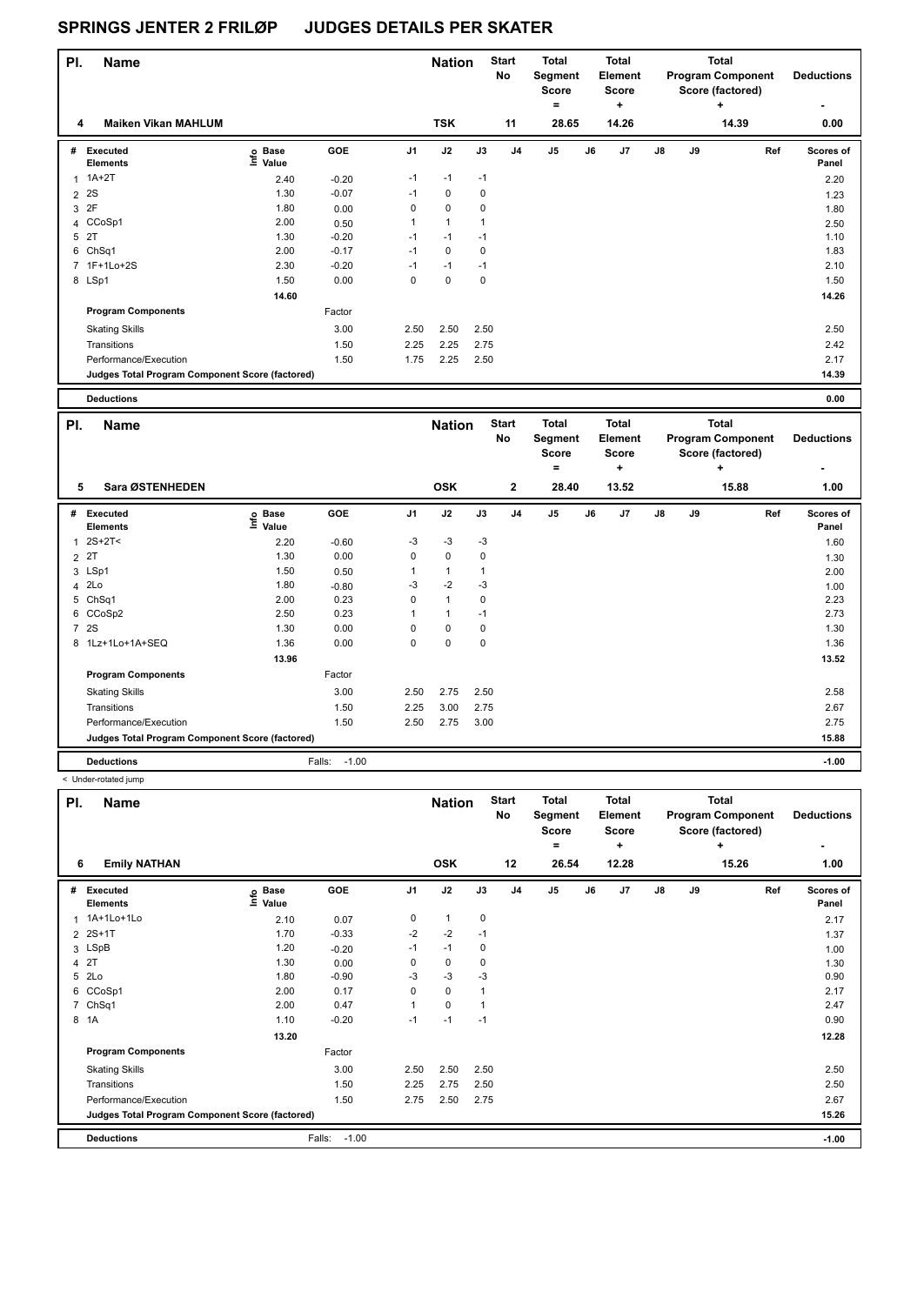| PI. | <b>Name</b>                                     |                              |                   |                          | <b>Nation</b> |      | <b>Start</b><br>No | Total<br>Segment<br>Score<br>$\equiv$ |    | <b>Total</b><br>Element<br>Score<br>÷ |               |           | <b>Total</b><br><b>Program Component</b><br>Score (factored)<br>٠ | <b>Deductions</b>         |
|-----|-------------------------------------------------|------------------------------|-------------------|--------------------------|---------------|------|--------------------|---------------------------------------|----|---------------------------------------|---------------|-----------|-------------------------------------------------------------------|---------------------------|
| 7   | <b>Martine SANDBERG</b>                         |                              |                   |                          | <b>OSK</b>    |      | 15                 | 25.28                                 |    | 11.40                                 |               |           | 14.88                                                             | 1.00                      |
| #   | Executed<br><b>Elements</b>                     | <b>Base</b><br>١nf٥<br>Value | GOE               | J <sub>1</sub>           | J2            | J3   | J <sub>4</sub>     | J <sub>5</sub>                        | J6 | J <sub>7</sub>                        | $\mathsf{J}8$ | <b>J9</b> | Ref                                                               | <b>Scores of</b><br>Panel |
|     | $2S+1T$                                         | 1.70                         | 0.00              | 0                        | $\mathbf 0$   | 0    |                    |                                       |    |                                       |               |           |                                                                   | 1.70                      |
| 2   | 2Lo                                             | 1.80                         | $-0.90$           | $-3$                     | $-3$          | $-3$ |                    |                                       |    |                                       |               |           |                                                                   | 0.90                      |
| 3   | 2S                                              | 1.30                         | $-0.20$           | $-1$                     | $-1$          | $-1$ |                    |                                       |    |                                       |               |           |                                                                   | 1.10                      |
|     | 4 FCSp                                          | 0.00                         | 0.00              | $\overline{\phantom{a}}$ | $\sim$        |      |                    |                                       |    |                                       |               |           |                                                                   | 0.00                      |
|     | 5 2Lo+1T+1Lo                                    | 2.70                         | 0.00              | 0                        | 0             | 0    |                    |                                       |    |                                       |               |           |                                                                   | 2.70                      |
| 6   | 1A                                              | 1.10                         | 0.00              | 0                        | $\mathbf 0$   | 0    |                    |                                       |    |                                       |               |           |                                                                   | 1.10                      |
|     | 7 CCoSp1                                        | 2.00                         | $-0.10$           | 0                        | $-1$          | 0    |                    |                                       |    |                                       |               |           |                                                                   | 1.90                      |
|     | 8 ChSq1                                         | 2.00                         | 0.00              | $\mathbf 0$              | $\mathbf 0$   | 0    |                    |                                       |    |                                       |               |           |                                                                   | 2.00                      |
|     |                                                 | 12.60                        |                   |                          |               |      |                    |                                       |    |                                       |               |           |                                                                   | 11.40                     |
|     | <b>Program Components</b>                       |                              | Factor            |                          |               |      |                    |                                       |    |                                       |               |           |                                                                   |                           |
|     | <b>Skating Skills</b>                           |                              | 3.00              | 2.50                     | 2.25          | 2.50 |                    |                                       |    |                                       |               |           |                                                                   | 2.42                      |
|     | Transitions                                     |                              | 1.50              | 2.50                     | 2.75          | 2.50 |                    |                                       |    |                                       |               |           |                                                                   | 2.58                      |
|     | Performance/Execution                           |                              | 1.50              | 2.25                     | 2.75          | 2.50 |                    |                                       |    |                                       |               |           |                                                                   | 2.50                      |
|     | Judges Total Program Component Score (factored) |                              |                   |                          |               |      |                    |                                       |    |                                       |               |           |                                                                   | 14.88                     |
|     | <b>Deductions</b>                               |                              | Falls:<br>$-1.00$ |                          |               |      |                    |                                       |    |                                       |               |           |                                                                   | $-1.00$                   |

| PI. | <b>Name</b>                                     |                            |         |                | <b>Nation</b> |      | <b>Start</b><br>No | <b>Total</b><br>Segment<br><b>Score</b><br>= |    | <b>Total</b><br>Element<br>Score<br>٠ |               |    | <b>Total</b><br><b>Program Component</b><br>Score (factored)<br>÷ | <b>Deductions</b>  |
|-----|-------------------------------------------------|----------------------------|---------|----------------|---------------|------|--------------------|----------------------------------------------|----|---------------------------------------|---------------|----|-------------------------------------------------------------------|--------------------|
| 8   | <b>Andrea NILSEN</b>                            |                            |         |                | <b>BKK</b>    |      | 7                  | 24.55                                        |    | 12.30                                 |               |    | 13.25                                                             | 1.00               |
| #   | Executed<br><b>Elements</b>                     | e Base<br>E Value<br>Value | GOE     | J <sub>1</sub> | J2            | J3   | J <sub>4</sub>     | J <sub>5</sub>                               | J6 | J7                                    | $\mathsf{J}8$ | J9 | Ref                                                               | Scores of<br>Panel |
| 1   | 2Lo+1T                                          | 2.20                       | $-0.10$ | 0              | $-1$          | 0    |                    |                                              |    |                                       |               |    |                                                                   | 2.10               |
|     | 2 ChSq1                                         | 2.00                       | $-0.33$ | 0              | $\mathbf 0$   | $-2$ |                    |                                              |    |                                       |               |    |                                                                   | 1.67               |
|     | 3 1A                                            | 1.10                       | 0.13    |                | 1             | 0    |                    |                                              |    |                                       |               |    |                                                                   | 1.23               |
|     | 4 2Lo                                           | 1.80                       | $-0.90$ | -3             | $-3$          | -3   |                    |                                              |    |                                       |               |    |                                                                   | 0.90               |
|     | 5 2S+1T+1T                                      | 2.10                       | 0.00    | 0              | $\mathbf 0$   | 0    |                    |                                              |    |                                       |               |    |                                                                   | 2.10               |
|     | 6 CCoSp1                                        | 2.00                       | $-0.40$ | $-1$           | $-1$          | $-2$ |                    |                                              |    |                                       |               |    |                                                                   | 1.60               |
|     | 7 2S                                            | 1.30                       | 0.00    | 0              | $\mathbf 0$   | 0    |                    |                                              |    |                                       |               |    |                                                                   | 1.30               |
|     | 8 FSSp1                                         | 2.00                       | $-0.60$ | $-2$           | $-2$          | $-2$ |                    |                                              |    |                                       |               |    |                                                                   | 1.40               |
|     |                                                 | 14.50                      |         |                |               |      |                    |                                              |    |                                       |               |    |                                                                   | 12.30              |
|     | <b>Program Components</b>                       |                            | Factor  |                |               |      |                    |                                              |    |                                       |               |    |                                                                   |                    |
|     | <b>Skating Skills</b>                           |                            | 3.00    | 2.75           | 2.50          | 2.25 |                    |                                              |    |                                       |               |    |                                                                   | 2.50               |
|     | Transitions                                     |                            | 1.50    | 2.00           | 2.00          | 2.00 |                    |                                              |    |                                       |               |    |                                                                   | 2.00               |
|     | Performance/Execution                           |                            | 1.50    | 2.25           | 1.50          | 1.75 |                    |                                              |    |                                       |               |    |                                                                   | 1.83               |
|     | Judges Total Program Component Score (factored) |                            |         |                |               |      |                    |                                              |    |                                       |               |    |                                                                   | 13.25              |

**Deductions** Falls: -1.00 **-1.00**

| PI.            | <b>Name</b>                                     |                            |         |                | <b>Nation</b> |             | <b>Start</b><br>No | <b>Total</b><br>Segment<br><b>Score</b><br>۰ |    | <b>Total</b><br>Element<br><b>Score</b><br>÷ |               |    | <b>Total</b><br><b>Program Component</b><br>Score (factored)<br>$\ddot{}$ | <b>Deductions</b>  |
|----------------|-------------------------------------------------|----------------------------|---------|----------------|---------------|-------------|--------------------|----------------------------------------------|----|----------------------------------------------|---------------|----|---------------------------------------------------------------------------|--------------------|
| 9              | <b>Kari-Sofie TELLEFSEN</b>                     |                            |         |                | <b>OSK</b>    |             | 6                  | 23.87                                        |    | 9.97                                         |               |    | 13.90                                                                     | 0.00               |
| #              | Executed<br><b>Elements</b>                     | e Base<br>E Value<br>Value | GOE     | J <sub>1</sub> | J2            | J3          | J <sub>4</sub>     | J5                                           | J6 | J7                                           | $\mathsf{J}8$ | J9 | Ref                                                                       | Scores of<br>Panel |
| 1              | 1F                                              | 0.50                       | 0.00    | 0              | $\mathbf 0$   | $\mathbf 0$ |                    |                                              |    |                                              |               |    |                                                                           | 0.50               |
| $\overline{2}$ | 2S<                                             | 0.90                       | $-0.33$ | $-2$           | $-2$          | $-1$        |                    |                                              |    |                                              |               |    |                                                                           | 0.57               |
| 3              | FCSpB                                           | 1.60                       | $-0.40$ | $-1$           | $-2$          | $-1$        |                    |                                              |    |                                              |               |    |                                                                           | 1.20               |
| 4              | Ch <sub>Sq1</sub>                               | 2.00                       | 0.00    | 0              | $\mathbf 0$   | 0           |                    |                                              |    |                                              |               |    |                                                                           | 2.00               |
| 5              | 1A                                              | 1.10                       | 0.00    | 0              | $\mathbf 0$   | 0           |                    |                                              |    |                                              |               |    |                                                                           | 1.10               |
| 6              | 1Lo+1Lo+1Lo                                     | 1.50                       | 0.00    | 0              | $\mathbf 0$   | 0           |                    |                                              |    |                                              |               |    |                                                                           | 1.50               |
|                | $7.1A+1T$                                       | 1.50                       | 0.00    | 0              | 0             | 0           |                    |                                              |    |                                              |               |    |                                                                           | 1.50               |
|                | 8 CCoSp1                                        | 2.00                       | $-0.40$ | $-1$           | $-2$          | $-1$        |                    |                                              |    |                                              |               |    |                                                                           | 1.60               |
|                |                                                 | 11.10                      |         |                |               |             |                    |                                              |    |                                              |               |    |                                                                           | 9.97               |
|                | <b>Program Components</b>                       |                            | Factor  |                |               |             |                    |                                              |    |                                              |               |    |                                                                           |                    |
|                | <b>Skating Skills</b>                           |                            | 3.00    | 2.00           | 2.50          | 2.75        |                    |                                              |    |                                              |               |    |                                                                           | 2.42               |
|                | Transitions                                     |                            | 1.50    | 2.25           | 1.75          | 2.50        |                    |                                              |    |                                              |               |    |                                                                           | 2.17               |
|                | Performance/Execution                           |                            | 1.50    | 2.25           | 2.00          | 2.50        |                    |                                              |    |                                              |               |    |                                                                           | 2.25               |
|                | Judges Total Program Component Score (factored) |                            |         |                |               |             |                    |                                              |    |                                              |               |    |                                                                           | 13.90              |
|                | <b>Deductions</b>                               |                            |         |                |               |             |                    |                                              |    |                                              |               |    |                                                                           | 0.00               |

< Under-rotated jump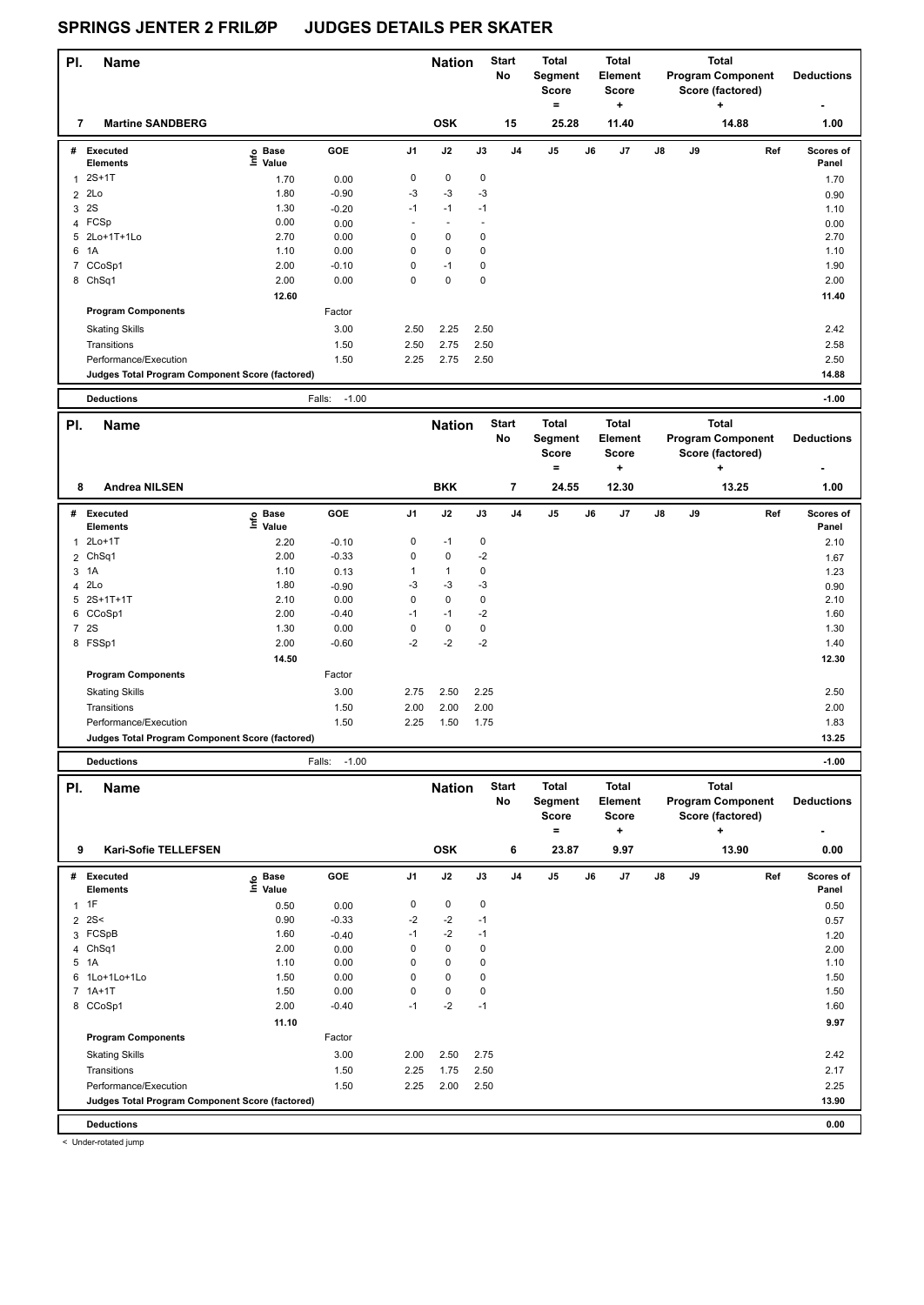| PI. | <b>Name</b>                                     |                            |                   |                | <b>Nation</b> |             | <b>Start</b><br>No | <b>Total</b><br>Segment<br><b>Score</b><br>۰ |    | <b>Total</b><br>Element<br><b>Score</b><br>٠ |    |    | <b>Total</b><br><b>Program Component</b><br>Score (factored)<br>÷ | <b>Deductions</b>  |
|-----|-------------------------------------------------|----------------------------|-------------------|----------------|---------------|-------------|--------------------|----------------------------------------------|----|----------------------------------------------|----|----|-------------------------------------------------------------------|--------------------|
| 10  | <b>Juliane ASBERG</b>                           |                            |                   |                | <b>SSK</b>    |             | 4                  | 22.60                                        |    | 10.23                                        |    |    | 14.37                                                             | 2.00               |
| #   | Executed<br><b>Elements</b>                     | e Base<br>E Value<br>Value | GOE               | J <sub>1</sub> | J2            | J3          | J <sub>4</sub>     | J <sub>5</sub>                               | J6 | J7                                           | J8 | J9 | Ref                                                               | Scores of<br>Panel |
|     | $2S+1T$                                         | 1.70                       | $-0.07$           | 0              | $-1$          | 0           |                    |                                              |    |                                              |    |    |                                                                   | 1.63               |
|     | $2$ $2$ Loss                                    | 0.50                       | $-0.27$           | $-3$           | $-3$          | $-2$        |                    |                                              |    |                                              |    |    |                                                                   | 0.23               |
|     | 3 ChSq1                                         | 2.00                       | 0.47              |                | $\mathbf{1}$  | 0           |                    |                                              |    |                                              |    |    |                                                                   | 2.47               |
|     | 4 1A                                            | 1.10                       | $-0.60$           | $-3$           | $-3$          | $-3$        |                    |                                              |    |                                              |    |    |                                                                   | 0.50               |
|     | 5 LSpB                                          | 1.20                       | 0.00              | 0              | $\mathbf 0$   | 0           |                    |                                              |    |                                              |    |    |                                                                   | 1.20               |
| 6   | <b>2S</b>                                       | 1.30                       | 0.00              | 0              | $\mathbf 0$   | $\mathbf 0$ |                    |                                              |    |                                              |    |    |                                                                   | 1.30               |
|     | 7 1A                                            | 1.10                       | $-0.60$           | $-3$           | $-3$          | $-3$        |                    |                                              |    |                                              |    |    |                                                                   | 0.50               |
|     | 8 CCoSp2                                        | 2.50                       | $-0.10$           | 0              | $\mathbf 0$   | $-1$        |                    |                                              |    |                                              |    |    |                                                                   | 2.40               |
|     |                                                 | 11.40                      |                   |                |               |             |                    |                                              |    |                                              |    |    |                                                                   | 10.23              |
|     | <b>Program Components</b>                       |                            | Factor            |                |               |             |                    |                                              |    |                                              |    |    |                                                                   |                    |
|     | <b>Skating Skills</b>                           |                            | 3.00              | 2.00           | 2.75          | 2.25        |                    |                                              |    |                                              |    |    |                                                                   | 2.33               |
|     | Transitions                                     |                            | 1.50              | 2.25           | 2.75          | 2.50        |                    |                                              |    |                                              |    |    |                                                                   | 2.50               |
|     | Performance/Execution                           |                            | 1.50              | 1.75           | 2.50          | 3.00        |                    |                                              |    |                                              |    |    |                                                                   | 2.42               |
|     | Judges Total Program Component Score (factored) |                            |                   |                |               |             |                    |                                              |    |                                              |    |    |                                                                   | 14.37              |
|     | <b>Deductions</b>                               |                            | $-2.00$<br>Falls: |                |               |             |                    |                                              |    |                                              |    |    |                                                                   | $-2.00$            |

<< Downgraded jump

| PI. | <b>Name</b>                                     |                   |         |                | <b>Nation</b> |      | <b>Start</b><br><b>No</b> | <b>Total</b><br>Segment<br>Score<br>۰ |    | <b>Total</b><br>Element<br><b>Score</b><br>÷ |               |    | <b>Total</b><br><b>Program Component</b><br>Score (factored)<br>÷ | <b>Deductions</b>  |
|-----|-------------------------------------------------|-------------------|---------|----------------|---------------|------|---------------------------|---------------------------------------|----|----------------------------------------------|---------------|----|-------------------------------------------------------------------|--------------------|
| 11  | <b>Andrea Wessel FLATVAL</b>                    |                   |         |                | <b>AKK</b>    |      | 3                         | 19.90                                 |    | 7.65                                         |               |    | 12.25                                                             | 0.00               |
| #   | Executed<br><b>Elements</b>                     | e Base<br>E Value | GOE     | J <sub>1</sub> | J2            | J3   | J <sub>4</sub>            | J5                                    | J6 | J7                                           | $\mathsf{J}8$ | J9 | Ref                                                               | Scores of<br>Panel |
| 1   | 1A                                              | 1.10              | 0.00    | 0              | $\pmb{0}$     | 0    |                           |                                       |    |                                              |               |    |                                                                   | 1.10               |
|     | $2$ 1F                                          | 0.50              | 0.00    | 0              | $\pmb{0}$     | 0    |                           |                                       |    |                                              |               |    |                                                                   | 0.50               |
|     | 3 LSpB                                          | 1.20              | $-0.60$ | $-2$           | $-2$          | $-2$ |                           |                                       |    |                                              |               |    |                                                                   | 0.60               |
|     | 4 1F+1Lo+1Lo                                    | 1.50              | 0.07    |                | $\pmb{0}$     | 0    |                           |                                       |    |                                              |               |    |                                                                   | 1.57               |
| 5   | 1Lo+1A+SEQ                                      | 1.28              | 0.00    | 0              | $\mathbf 0$   | 0    |                           |                                       |    |                                              |               |    |                                                                   | 1.28               |
| 6   | ChSq1                                           | 2.00              | 0.00    | 0              | $\mathbf 0$   | 0    |                           |                                       |    |                                              |               |    |                                                                   | 2.00               |
|     | $7$ 1 Lz                                        | 0.60              | 0.00    | 0              | $\mathbf 0$   | 0    |                           |                                       |    |                                              |               |    |                                                                   | 0.60               |
|     | 8 CoSp*                                         | 0.00              | 0.00    | ٠              |               | ٠    |                           |                                       |    |                                              |               |    |                                                                   | 0.00               |
|     |                                                 | 8.18              |         |                |               |      |                           |                                       |    |                                              |               |    |                                                                   | 7.65               |
|     | <b>Program Components</b>                       |                   | Factor  |                |               |      |                           |                                       |    |                                              |               |    |                                                                   |                    |
|     | <b>Skating Skills</b>                           |                   | 3.00    | 2.25           | 1.75          | 2.25 |                           |                                       |    |                                              |               |    |                                                                   | 2.08               |
|     | Transitions                                     |                   | 1.50    | 1.75           | 1.75          | 2.00 |                           |                                       |    |                                              |               |    |                                                                   | 1.83               |
|     | Performance/Execution                           |                   | 1.50    | 2.00           | 2.00          | 2.50 |                           |                                       |    |                                              |               |    |                                                                   | 2.17               |
|     | Judges Total Program Component Score (factored) |                   |         |                |               |      |                           |                                       |    |                                              |               |    |                                                                   | 12.25              |
|     | <b>Deductions</b>                               |                   |         |                |               |      |                           |                                       |    |                                              |               |    |                                                                   | 0.00               |

\* Invalid element

| PI.            | <b>Name</b>                                     |                            |            |                | <b>Nation</b> |      | <b>Start</b><br>No | <b>Total</b><br>Segment<br><b>Score</b><br>$=$ |    | <b>Total</b><br>Element<br><b>Score</b><br>٠ |    |    | <b>Total</b><br><b>Program Component</b><br>Score (factored)<br>٠ | <b>Deductions</b>  |
|----------------|-------------------------------------------------|----------------------------|------------|----------------|---------------|------|--------------------|------------------------------------------------|----|----------------------------------------------|----|----|-------------------------------------------------------------------|--------------------|
| $12 \,$        | Hanna Mathilde JULIUSSEN                        |                            |            |                | <b>FKK</b>    |      | 16                 | 19.88                                          |    | 9.13                                         |    |    | 10.75                                                             | 0.00               |
| #              | <b>Executed</b><br><b>Elements</b>              | e Base<br>⊆ Value<br>Value | <b>GOE</b> | J <sub>1</sub> | J2            | J3   | J <sub>4</sub>     | J <sub>5</sub>                                 | J6 | J7                                           | J8 | J9 | Ref                                                               | Scores of<br>Panel |
| 1              | 2S                                              | 1.30                       | $-0.20$    | $-1$           | $-1$          | $-1$ |                    |                                                |    |                                              |    |    |                                                                   | 1.10               |
| $\overline{2}$ | $1A+1T$                                         | 1.50                       | 0.00       | 0              | 0             | 0    |                    |                                                |    |                                              |    |    |                                                                   | 1.50               |
|                | $3$ 1 Lz                                        | 0.60                       | 0.00       | 0              | 0             | 0    |                    |                                                |    |                                              |    |    |                                                                   | 0.60               |
|                | 4 CCoSp1                                        | 2.00                       | $-0.20$    | $-1$           | 0             | $-1$ |                    |                                                |    |                                              |    |    |                                                                   | 1.80               |
| 5              | ChSq1                                           | 2.00                       | $-0.67$    | $-2$           | $-1$          | $-1$ |                    |                                                |    |                                              |    |    |                                                                   | 1.33               |
|                | 6 1F                                            | 0.50                       | 0.00       | 0              | $\mathbf 0$   | 0    |                    |                                                |    |                                              |    |    |                                                                   | 0.50               |
|                | 7 1A                                            | 1.10                       | 0.00       | $\Omega$       | $\mathbf 0$   | 0    |                    |                                                |    |                                              |    |    |                                                                   | 1.10               |
|                | 8 LSpB                                          | 1.20                       | 0.00       | 0              | 0             | 0    |                    |                                                |    |                                              |    |    |                                                                   | 1.20               |
|                |                                                 | 10.20                      |            |                |               |      |                    |                                                |    |                                              |    |    |                                                                   | 9.13               |
|                | <b>Program Components</b>                       |                            | Factor     |                |               |      |                    |                                                |    |                                              |    |    |                                                                   |                    |
|                | <b>Skating Skills</b>                           |                            | 3.00       | 1.50           | 1.75          | 2.25 |                    |                                                |    |                                              |    |    |                                                                   | 1.83               |
|                | Transitions                                     |                            | 1.50       | 1.75           | 1.50          | 2.00 |                    |                                                |    |                                              |    |    |                                                                   | 1.75               |
|                | Performance/Execution                           |                            | 1.50       | 1.75           | 1.75          | 1.75 |                    |                                                |    |                                              |    |    |                                                                   | 1.75               |
|                | Judges Total Program Component Score (factored) |                            |            |                |               |      |                    |                                                |    |                                              |    |    |                                                                   | 10.75              |
|                | <b>Deductions</b>                               |                            |            |                |               |      |                    |                                                |    |                                              |    |    |                                                                   | 0.00               |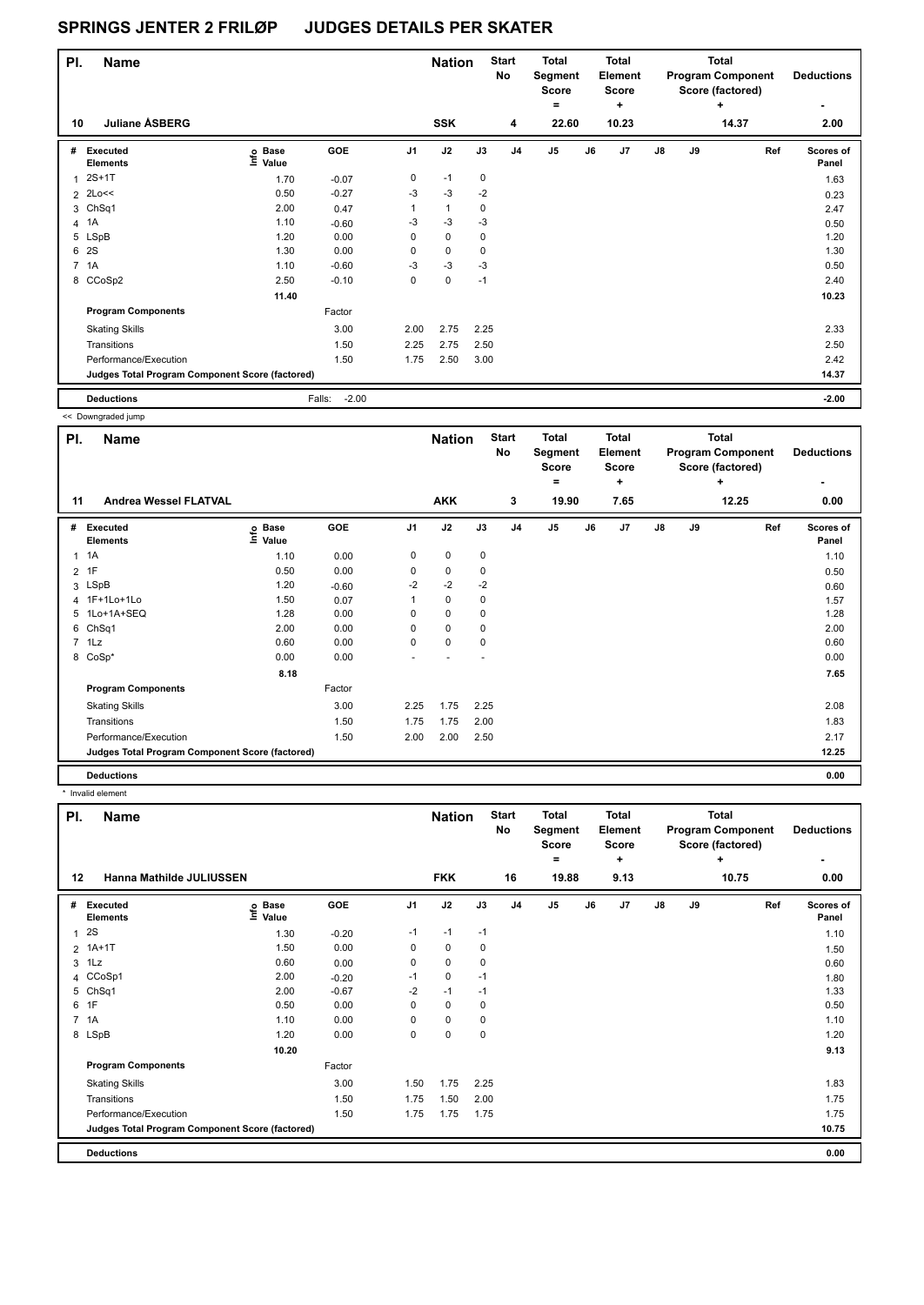| PI. | <b>Name</b>                                     |                   |         |                | <b>Nation</b> |             | Start<br>No | <b>Total</b><br>Segment<br><b>Score</b><br>$=$ |    | <b>Total</b><br>Element<br><b>Score</b><br>٠ |               |    | <b>Total</b><br><b>Program Component</b><br>Score (factored)<br>٠ | <b>Deductions</b><br>۰    |
|-----|-------------------------------------------------|-------------------|---------|----------------|---------------|-------------|-------------|------------------------------------------------|----|----------------------------------------------|---------------|----|-------------------------------------------------------------------|---------------------------|
| 13  | <b>Emilie Aastad NYLÉN</b>                      |                   |         |                | OI            |             | 13          | 19.82                                          |    | 9.80                                         |               |    | 12.02                                                             | 2.00                      |
| #   | Executed<br><b>Elements</b>                     | e Base<br>E Value | GOE     | J <sub>1</sub> | J2            | J3          | J4          | J <sub>5</sub>                                 | J6 | J7                                           | $\mathsf{J}8$ | J9 | Ref                                                               | <b>Scores of</b><br>Panel |
|     | 2T                                              | 1.30              | 0.00    | 0              | 0             | $\mathbf 0$ |             |                                                |    |                                              |               |    |                                                                   | 1.30                      |
|     | 2 CCoSpB                                        | 1.70              | $-0.10$ | $-1$           | 0             | 0           |             |                                                |    |                                              |               |    |                                                                   | 1.60                      |
|     | 3 ChSq1                                         | 2.00              | $-0.50$ | $-1$           | $-1$          | $-1$        |             |                                                |    |                                              |               |    |                                                                   | 1.50                      |
|     | 4 2Lo                                           | 1.80              | $-0.90$ | -3             | $-3$          | -3          |             |                                                |    |                                              |               |    |                                                                   | 0.90                      |
|     | 5 1A+1T+1Lo                                     | 2.00              | $-0.27$ | $-2$           | $-1$          | $-1$        |             |                                                |    |                                              |               |    |                                                                   | 1.73                      |
| 6   | <b>2S</b>                                       | 1.30              | $-0.07$ | $-1$           | $\mathbf 0$   | $\mathbf 0$ |             |                                                |    |                                              |               |    |                                                                   | 1.23                      |
|     | 7 2S+SEQ                                        | 1.04              | $-0.60$ | $-3$           | $-3$          | $-3$        |             |                                                |    |                                              |               |    |                                                                   | 0.44                      |
|     | 8 LSpB                                          | 1.20              | $-0.10$ | $-1$           | 0             | 0           |             |                                                |    |                                              |               |    |                                                                   | 1.10                      |
|     |                                                 | 12.34             |         |                |               |             |             |                                                |    |                                              |               |    |                                                                   | 9.80                      |
|     | <b>Program Components</b>                       |                   | Factor  |                |               |             |             |                                                |    |                                              |               |    |                                                                   |                           |
|     | <b>Skating Skills</b>                           |                   | 3.00    | 2.00           | 2.25          | 2.25        |             |                                                |    |                                              |               |    |                                                                   | 2.17                      |
|     | Transitions                                     |                   | 1.50    | 2.00           | 2.25          | 1.75        |             |                                                |    |                                              |               |    |                                                                   | 2.00                      |
|     | Performance/Execution                           |                   | 1.50    | 1.75           | 1.75          | 1.50        |             |                                                |    |                                              |               |    |                                                                   | 1.67                      |
|     | Judges Total Program Component Score (factored) |                   |         |                |               |             |             |                                                |    |                                              |               |    |                                                                   | 12.02                     |
|     |                                                 |                   |         |                |               |             |             |                                                |    |                                              |               |    |                                                                   |                           |

| PI. | <b>Name</b>                                     |                              |         |                |            | <b>Nation</b> |                | <b>Start</b><br>No | <b>Total</b><br>Segment<br><b>Score</b> |           | <b>Total</b><br>Element<br>Score |    | <b>Total</b><br><b>Program Component</b><br>Score (factored) | <b>Deductions</b>  |
|-----|-------------------------------------------------|------------------------------|---------|----------------|------------|---------------|----------------|--------------------|-----------------------------------------|-----------|----------------------------------|----|--------------------------------------------------------------|--------------------|
| 14  | <b>Mathilde STRAND</b>                          |                              |         |                | <b>BKK</b> |               | 17             | $=$<br>19.30       |                                         | ٠<br>8.30 |                                  |    | ÷<br>11.00                                                   | ۰<br>0.00          |
| #   | Executed<br><b>Elements</b>                     | <b>Base</b><br>١nf٥<br>Value | GOE     | J <sub>1</sub> | J2         | J3            | J <sub>4</sub> | J <sub>5</sub>     | J6                                      | J7        | J8                               | J9 | Ref                                                          | Scores of<br>Panel |
|     | $1 \t1A$                                        | 1.10                         | $-0.27$ | $-1$           | $-2$       | $-1$          |                |                    |                                         |           |                                  |    |                                                              | 0.83               |
|     | 2 1A+1T                                         | 1.50                         | $-0.20$ | $-2$           | $-1$       | $\mathbf 0$   |                |                    |                                         |           |                                  |    |                                                              | 1.30               |
|     | 3 CCoSp1                                        | 2.00                         | $-0.30$ | $-1$           | $-1$       | $-1$          |                |                    |                                         |           |                                  |    |                                                              | 1.70               |
|     | 4 $2S<$                                         | 0.90                         | $-0.40$ | $-2$           | $-2$       | $-2$          |                |                    |                                         |           |                                  |    |                                                              | 0.50               |
|     | 5 ChSq1                                         | 2.00                         | 0.00    | $\Omega$       | 0          | $\mathbf 0$   |                |                    |                                         |           |                                  |    |                                                              | 2.00               |
|     | 6 1F+1Lo+1Lo                                    | 1.50                         | $-0.03$ | $-1$           | 0          | $\mathbf 0$   |                |                    |                                         |           |                                  |    |                                                              | 1.47               |
|     | 7 1Lo                                           | 0.50                         | 0.00    | 0              | 0          | $\mathbf 0$   |                |                    |                                         |           |                                  |    |                                                              | 0.50               |
|     | 8 LSp                                           | 0.00                         | 0.00    |                |            |               |                |                    |                                         |           |                                  |    |                                                              | 0.00               |
|     |                                                 | 9.50                         |         |                |            |               |                |                    |                                         |           |                                  |    |                                                              | 8.30               |
|     | <b>Program Components</b>                       |                              | Factor  |                |            |               |                |                    |                                         |           |                                  |    |                                                              |                    |
|     | <b>Skating Skills</b>                           |                              | 3.00    | 1.75           | 1.25       | 1.75          |                |                    |                                         |           |                                  |    |                                                              | 1.58               |
|     | Transitions                                     |                              | 1.50    | 2.25           | 1.75       | 2.00          |                |                    |                                         |           |                                  |    |                                                              | 2.00               |
|     | Performance/Execution                           |                              | 1.50    | 2.25           | 2.00       | 2.25          |                |                    |                                         |           |                                  |    |                                                              | 2.17               |
|     | Judges Total Program Component Score (factored) |                              |         |                |            |               |                |                    |                                         |           |                                  |    |                                                              | 11.00              |
|     | <b>Deductions</b>                               |                              |         |                |            |               |                |                    |                                         |           |                                  |    |                                                              | 0.00               |

**Deductions** Falls: -2.00 **-2.00**

< Under-rotated jump

| PI. | <b>Name</b>                                     |                   |                   |                          | <b>Nation</b> |          | <b>Start</b><br>No | <b>Total</b><br>Segment<br><b>Score</b> |    | <b>Total</b><br>Element<br><b>Score</b> |    |    | <b>Total</b><br><b>Program Component</b><br>Score (factored) | <b>Deductions</b>         |
|-----|-------------------------------------------------|-------------------|-------------------|--------------------------|---------------|----------|--------------------|-----------------------------------------|----|-----------------------------------------|----|----|--------------------------------------------------------------|---------------------------|
| 15  | <b>Amalia RONG HANSEN</b>                       |                   |                   |                          | LIL           |          | 5                  | $=$<br>17.65                            |    | ٠<br>7.16                               |    |    | ÷<br>11.49                                                   | $\blacksquare$<br>1.00    |
| #   | <b>Executed</b><br><b>Elements</b>              | e Base<br>E Value | GOE               | J <sub>1</sub>           | J2            | J3       | J <sub>4</sub>     | J5                                      | J6 | J7                                      | J8 | J9 | Ref                                                          | <b>Scores of</b><br>Panel |
| 1   | $1A+1T$                                         | 1.50              | 0.00              | 0                        | $\mathbf 0$   | 0        |                    |                                         |    |                                         |    |    |                                                              | 1.50                      |
|     | 2 1Lo                                           | 0.50              | 0.00              | 0                        | 0             | 0        |                    |                                         |    |                                         |    |    |                                                              | 0.50                      |
| 3   | 2S<                                             | 0.90              | $-0.47$           | $-3$                     | $-2$          | $-2$     |                    |                                         |    |                                         |    |    |                                                              | 0.43                      |
| 4   | ChSq1                                           | 2.00              | $-0.67$           | $-2$                     | $-2$          | 0        |                    |                                         |    |                                         |    |    |                                                              | 1.33                      |
|     | 5 CCoSp                                         | 0.00              | 0.00              | $\overline{\phantom{a}}$ |               |          |                    |                                         |    |                                         |    |    |                                                              | 0.00                      |
|     | 6 1F+1Lo+1T                                     | 1.40              | 0.00              | 0                        | 0             | 0        |                    |                                         |    |                                         |    |    |                                                              | 1.40                      |
|     | 7 1A                                            | 1.10              | 0.00              | $\Omega$                 | 0             | $\Omega$ |                    |                                         |    |                                         |    |    |                                                              | 1.10                      |
|     | 8 LSpB                                          | 1.20              | $-0.30$           | 0                        | $-1$          | $-2$     |                    |                                         |    |                                         |    |    |                                                              | 0.90                      |
|     |                                                 | 8.60              |                   |                          |               |          |                    |                                         |    |                                         |    |    |                                                              | 7.16                      |
|     | <b>Program Components</b>                       |                   | Factor            |                          |               |          |                    |                                         |    |                                         |    |    |                                                              |                           |
|     | <b>Skating Skills</b>                           |                   | 3.00              | 1.75                     | 1.50          | 2.25     |                    |                                         |    |                                         |    |    |                                                              | 1.83                      |
|     | Transitions                                     |                   | 1.50              | 2.00                     | 1.75          | 2.00     |                    |                                         |    |                                         |    |    |                                                              | 1.92                      |
|     | Performance/Execution                           |                   | 1.50              | 2.25                     | 1.75          | 2.25     |                    |                                         |    |                                         |    |    |                                                              | 2.08                      |
|     | Judges Total Program Component Score (factored) |                   |                   |                          |               |          |                    |                                         |    |                                         |    |    |                                                              | 11.49                     |
|     | <b>Deductions</b>                               |                   | Falls:<br>$-1.00$ |                          |               |          |                    |                                         |    |                                         |    |    |                                                              | $-1.00$                   |

< Under-rotated jump